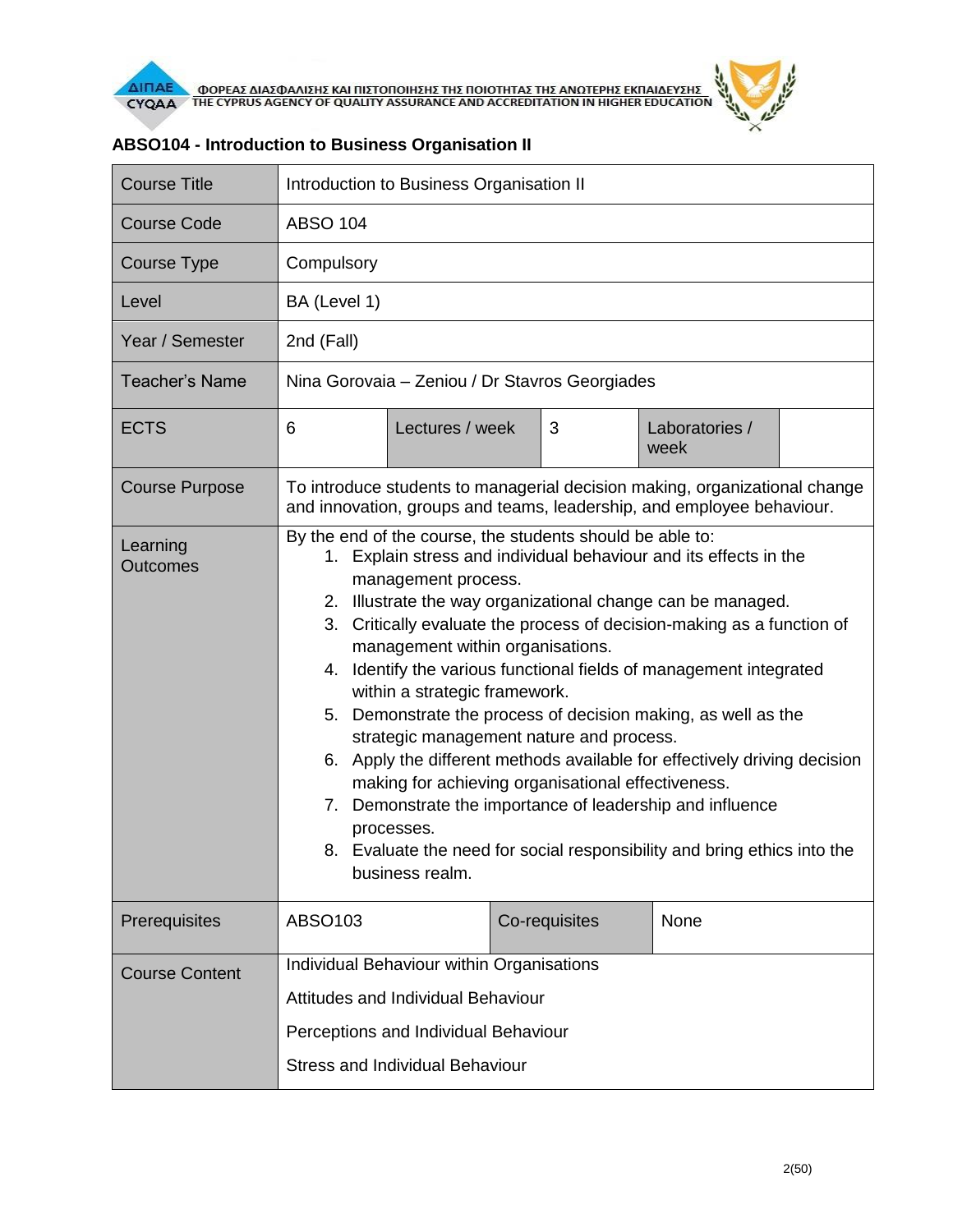| YQAA TIRE CTPROS AGENCT OF QOALITT ASSORANCE AND ACCREDITATION IN HIGHER EDUCATION |
|------------------------------------------------------------------------------------|
| Causes and consequences of stress                                                  |
| Managing stress                                                                    |
| <b>Managing Organizational Change</b>                                              |
| Areas of Organization Change                                                       |
| Forces for change - Planned vs. Reactive Change                                    |
| Managing change in organizations                                                   |
| Areas of Organization Change                                                       |
| <b>Business Decision Making</b>                                                    |
| Major issues and concepts in Business Decision Making                              |
| Types of decisions – Decision making conditions                                    |
| The Nature of Decision Making                                                      |
| Rational Perspectives on Decision making                                           |
| <b>Behavioural Aspects of Decision Making</b>                                      |
| The administrative model                                                           |
| Political forces in decision making - Intuition and escalation of commitment       |
| Risk propensity and decision making                                                |
| Ethics and decision making                                                         |
| Forms of Group and Team Decision Making                                            |
| Managing Group and Team Decision-Making                                            |
| Biases in decision making                                                          |
| Managing Leadership and Influence Processes                                        |
| The nature of leadership                                                           |
| Leadership and management - Leadership and power                                   |
| Generic approaches to leadership                                                   |
| Situational approaches to leadership                                               |
| Emerging approaches to leadership                                                  |
| <b>Groups and Teams</b>                                                            |
| Work group development, performance, and satisfaction                              |
| Conflict management                                                                |
|                                                                                    |